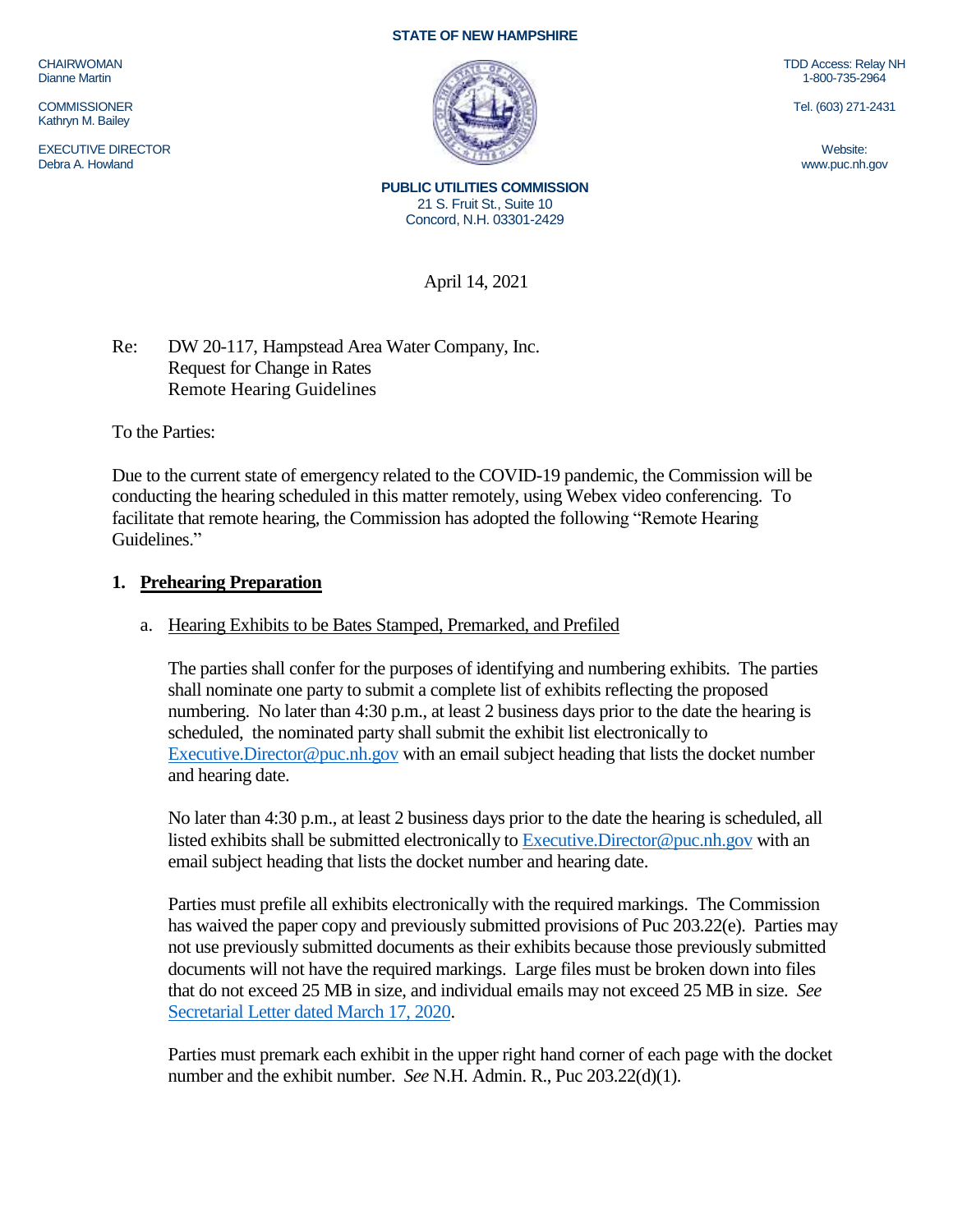Parties must sequentially paginate each exhibit, which should be Bates-stamped with Arabic numerals only. *See* N.H. Admin. R., Puc 203.22(c). The sequential pagination must carry through multi-document exhibits. Bates numbering must appear in the lower right corner of each page of the exhibit, in approximately the same location, unless such placement would cause confusion or block the view of necessary information in the exhibit.

Parties must name each electronic version of an exhibit using the following naming convention: Docket No. without prefix\_Date of Hearing\_exh no. [Example: 20-040\_2020-04- 27\_exh\_3]. Parties may not include more than one exhibit per electronic file. If a large file exceeds 25 MB in size and has been broken into several smaller parts, this should be reflected in the exhibit number, such as "exh  $1$  (Part 1 of 5)." Confidential files should be named using the following naming convention: con\_ Docket No. without prefix\_Date of Hearing\_exh no.

Failure of the parties to follow the above requirements may result in postponement of the hearing.

b. Witness Lists

No later than 4:30 p.m., at least 2 business days prior to the date the hearing is scheduled, each party shall submit its witness list electronically to [Executive.Director@puc.nh.gov](mailto:Executive.Director@puc.nh.gov) with an email subject heading that lists the docket number, hearing date, and name of party filing. If they agree, the parties may submit a joint witness list. The Commission may limit the number of witnesses or time for each witness's testimony pursuant to Puc 203.21.

### c. Filing and Service

All parties must observe the Commission's rules for service.

Parties may, but are not required to, file paper copies of exhibits and exhibit lists at this time. If parties elect to file only electronically at this time, then they are directed to maintain one paper copy of all filings. The Commission will issue a subsequent order or secretarial letter indicating when that paper copy must be filed.

### d. Confidential Information

No later than 4:30 p.m., at least 2 business days prior to the date the hearing is scheduled, parties must advise the Commission by email sent to [Executive.Director@puc.nh.gov](mailto:Executive.Director@puc.nh.gov) and the service list only if they will be discussing or introducing confidential information during the hearing. If so, parties should identify the confidential information in question.

# **2. Conduct of Remote Hearing**

a. Unless the Commission has approved special accommodations prior to the hearing, to speak during the hearing, attorneys, witnesses, and any other persons wishing to speak on behalf of a party must be video-enabled. Parties will be sent a link to the Webex video conference in advance that will enable them to join the hearing. All are encouraged to use a hard-wired, not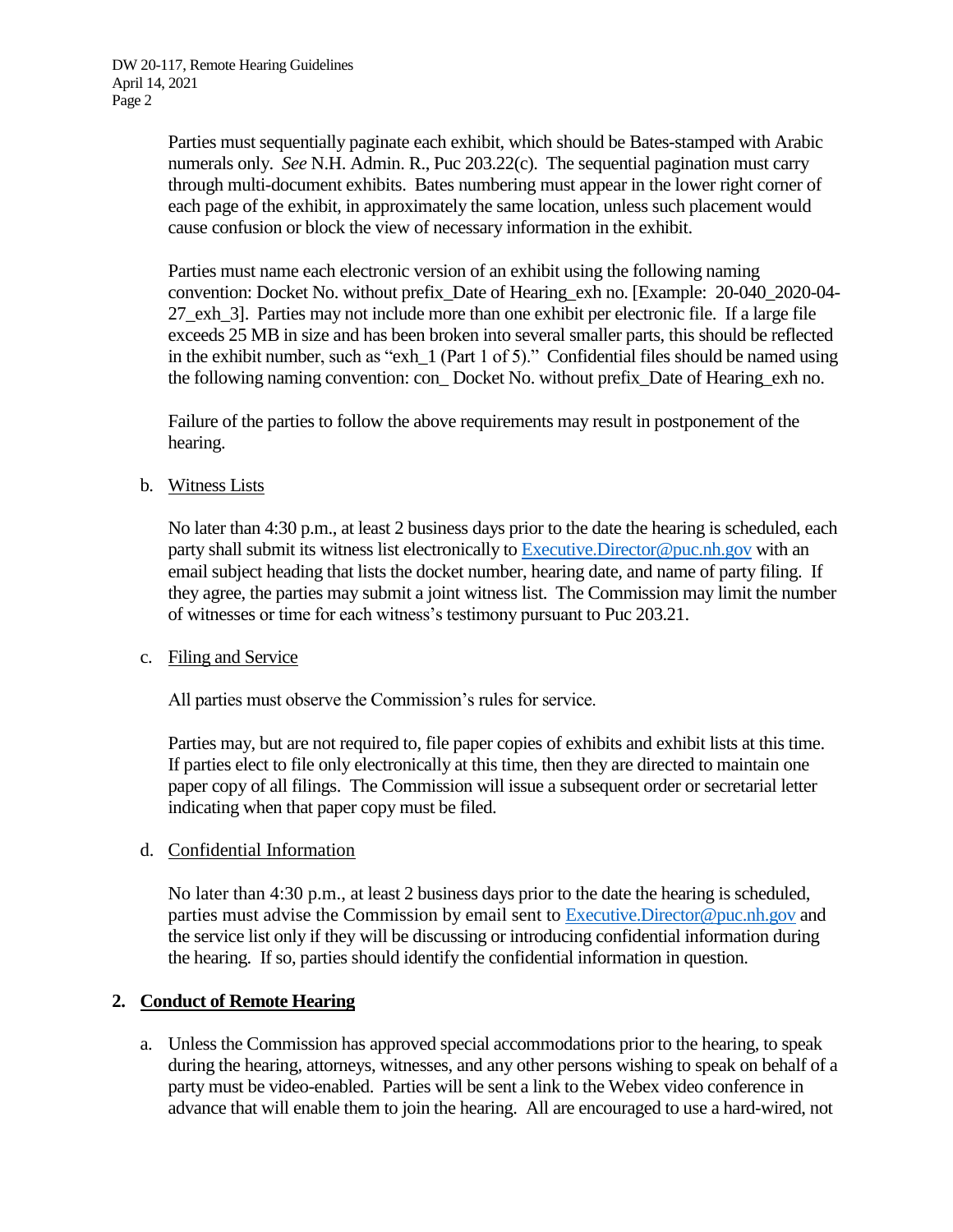$\overline{a}$ 

a wireless, Internet connection and a good quality wired microphone. Access may be facilitated if participants download and test the Webex software in advance of the hearing.

- b. No later than 4:30 p.m., at least 2 business days prior to the date the hearing is scheduled, each person wishing to speak for, or on behalf of, a party during the hearing must register with the moderator<sup>1</sup> a[t PUCWebModerator@puc.nh.gov](mailto:PUCWebModerator@puc.nh.gov) by sending an email with a subject heading that lists the docket number, hearing date, and name of party filing. A party should submit one email for all of its participants (witnesses, attorneys, etc.) listing the name, email address, and telephone number of each participant.
- c. Each participant must clearly identify each exhibit by its premarked number before referencing it or introducing it by video during the hearing. If it will be necessary for a party to display an exhibit (or exhibits) on the screen during the remote hearing, then that party must do a run-through with the moderator at least one business day prior to the scheduled hearing to ensure that the party knows how to do so and how to close the presentation when it is complete.
- d. Hearing participants must join the Webex conference at least 15 minutes before the scheduled commencement of the hearing to verify their names and affiliations, resolve any technical issues, and discuss any necessary preparations prior to the commencement of the hearing.
- e. A stenographer will make a record of each of the Commission's remote hearings. Therefore, during the hearing, all participants must choose the "mute" option when they are not speaking to ensure the best sound quality. The moderator will mute any participant causing noise interference.
- f. Although participants must mute their microphones when not speaking, participants wishing to make an objection may unmute for that purpose. For any other issue, anyone wishing to speak should raise their hand first and should only speak after being recognized to do so by the presiding officer.
- g. All non-active participants who are not attorneys or *pro se* intervenors will be placed in "attendee" mode, which will deactivate their microphone and video feed, to make it easier for other participants and the Commissioners to focus on the speakers during the hearing and to reduce network saturation. When doing so, non-active participants will still be able to view and hear the hearing.
- h. Each participant must clearly identify him- or herself before speaking and identify any other persons present at the participant's location. Speakers are advised to face their camera and speak slowly, with frequent pauses, to ensure accurate transcription.
- i. The Commission does not recommend the use of "private chat" to facilitate attorney/client consultations.

 $<sup>1</sup>$  The moderator is a staff member assigned to aid the Commission with the technological aspects of the remote hearing.</sup>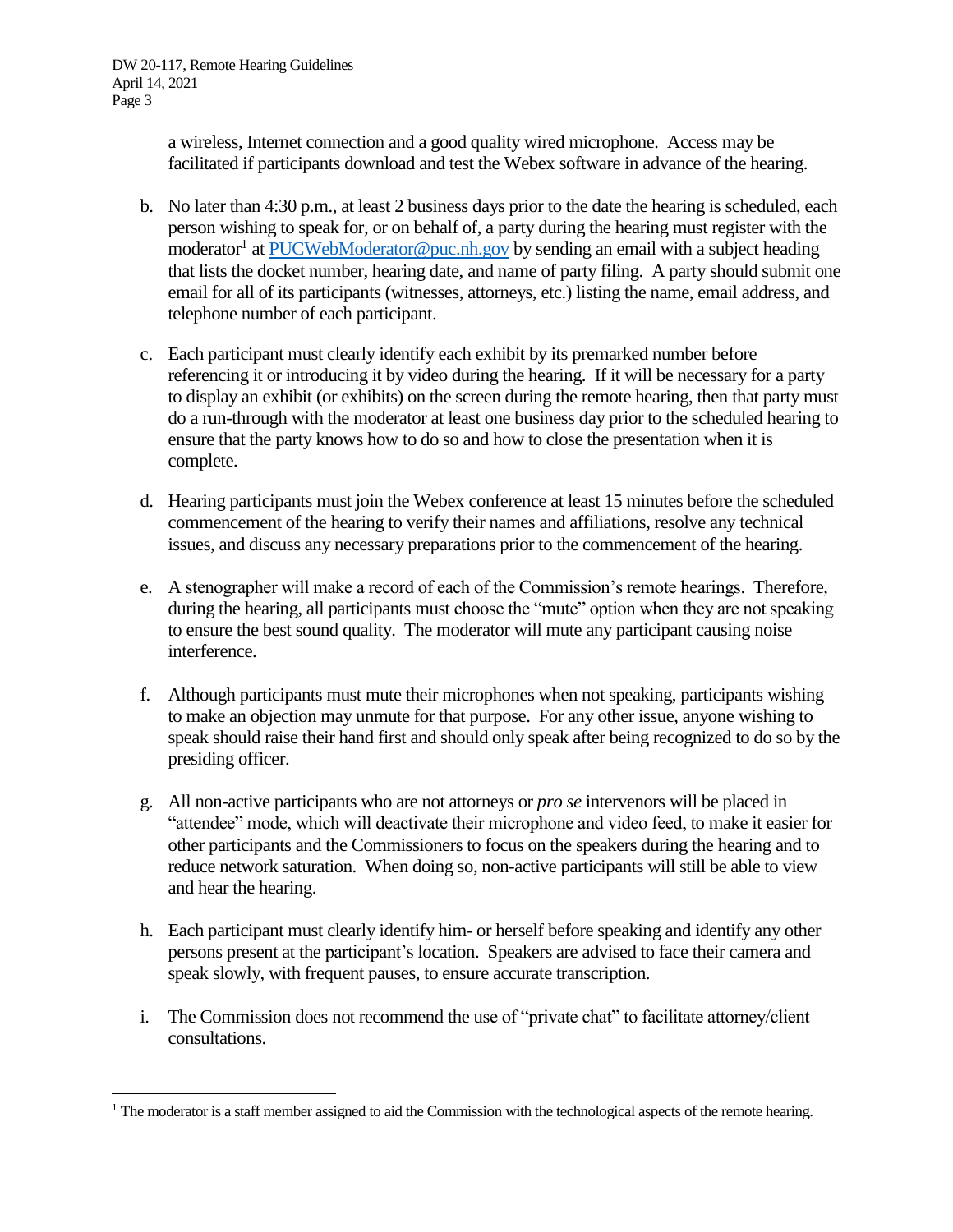DW 20-117, Remote Hearing Guidelines April 14, 2021 Page 4

- j. Any participant experiencing difficulties obtaining access to, or participating in, the hearing should call the Commission at (603) 271-2431.
- k. Although the Commission will, if necessary, address any confidential matters separately at a single time during the hearing, the Commission may also need to do so at other times during the hearing, at which time public access to the hearing will be suspended. The public and parties who do not have a right to confidential information will not be able to participate in the hearing when this occurs for so long as confidential information is being addressed during the hearing.

The Commission may issue further directives as necessary.

Sincerely,

Den A. Howland

Debra A. Howland Executive Director